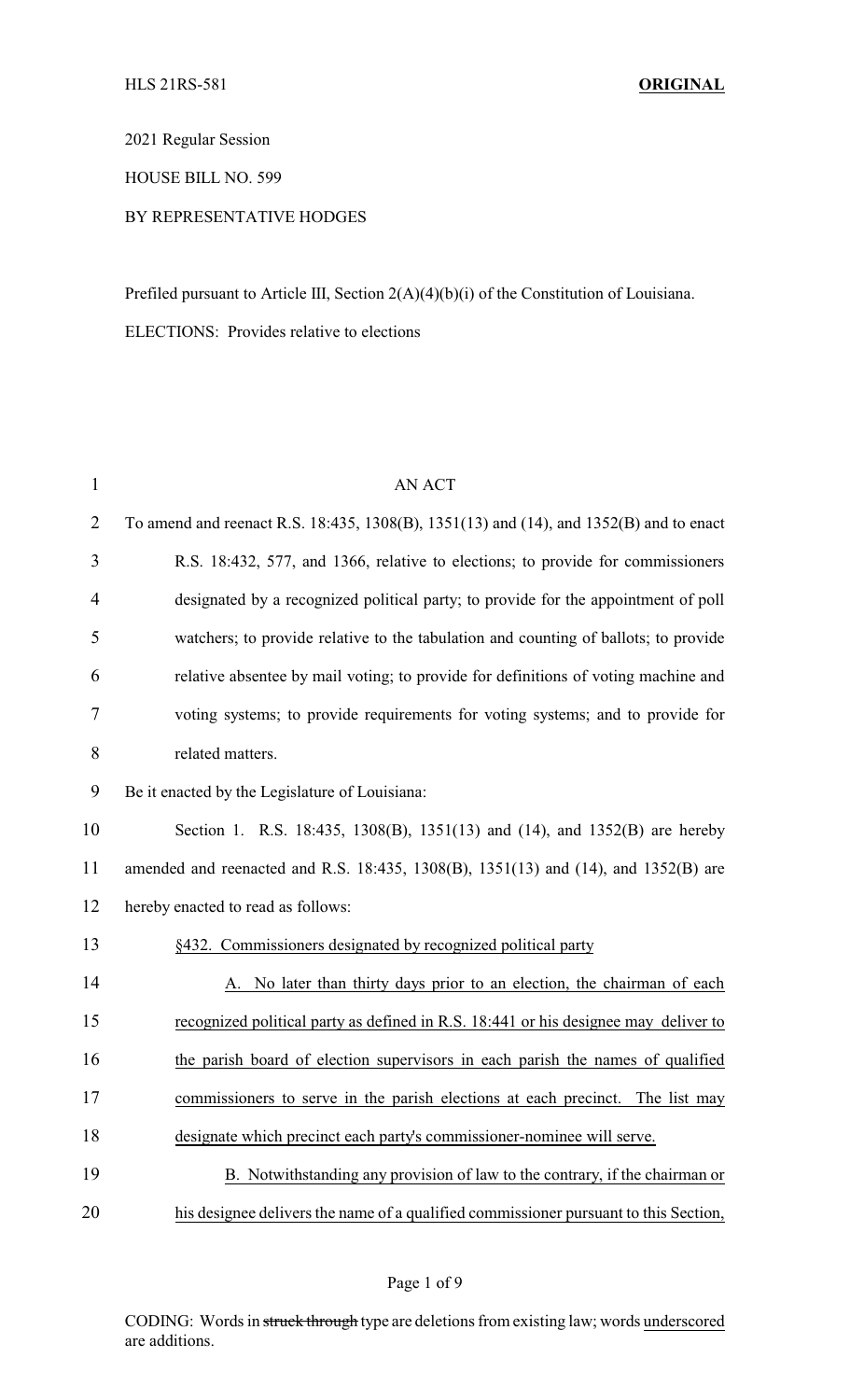| $\mathbf{1}$   | the qualified commissioner who is designated for that particular precinct shall be        |
|----------------|-------------------------------------------------------------------------------------------|
| $\overline{2}$ | chosen by the parish board of election supervisors to serve in that precinct.             |
| 3              | C. Notwithstanding any provision of law to the contrary, a qualified                      |
| 4              | commissioner designated by the chairman or his designee pursuant to this Section          |
| 5              | need not live in the parish if he meets other qualifications to serve as a commissioner   |
| 6              | as required in R.S. 18:425.                                                               |
| 7              | $\ast$<br>∗<br>$\ast$                                                                     |
| 8              | §435. Watchers; appointment and commission                                                |
| 9              | $A(1)(a)$ Each candidate is entitled to have one watcher at every precinct                |
| 10             | polling place during early voting and on election day where the office he seeks is        |
| 11             | voted on in a primary or general election. The candidate or his authorized                |
| 12             | representative shall file one list of watchers on a form provided by the secretary of     |
| 13             | state or on a form which contains the same information as required by the form            |
| 14             | provided by the secretary of state. When a candidate's list of watchers is filed by the   |
| 15             | candidate's authorized representative, a letter of authorization from the candidate       |
| 16             | shall accompany the list of watchers; however, the list of watchers shall be signed       |
| 17             | by the candidate.                                                                         |
| 18             | (b) Each recognized political party is entitled to have two watchers at every             |
| 19             | precinct on election day where that party is represented on the ballot at that election.  |
| 20             | The state central committee of each recognized political party shall be responsible       |
| 21             | for filing the list of watchers and the list of watchers shall be signed by the chairman  |
| 22             | of the state central committee. The chairman of the state central committee or his        |
| 23             | authorized representative shall file one list of watchers on a form provided by the       |
| 24             | secretary of state or on a form which contains the same information as required by        |
| 25             | the form provided by the secretary of state.                                              |
| 26             | In the case of a presidential election, each slate of candidates for<br>(c)               |
| 27             | presidential elector is entitled to have one watcher at every precinct polling place.     |
| 28             | The state central committee of each recognized political party shall be responsible       |
| 29             | for filing the list of watchers for its slate of candidates for presidential elector, and |
|                |                                                                                           |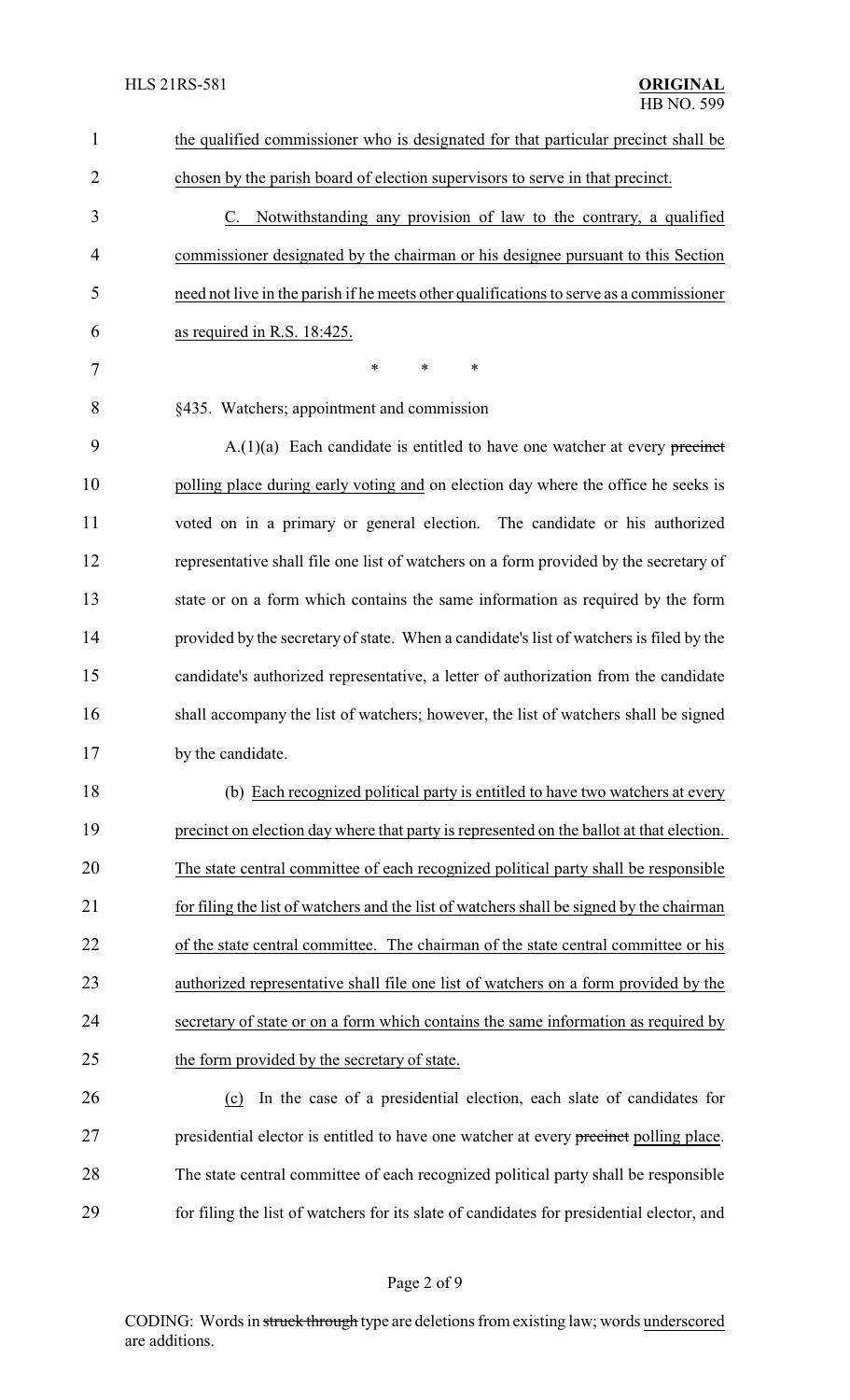the list of watchers shall be signed by the chairman of the state central committee. The list of watchers for a slate of candidates for presidential elector who are not affiliated with a recognized political party shall be signed and filed by any person so authorized by the presidential candidate supported by the slate of electors. A letter of authorization from the presidential candidate, or from an authorized agent of his campaign, shall accompany the list of watchers.

 (2) In addition to the watchers provided for in Paragraph (1), each recognized political party or candidate may designate one watcher as a "super watcher" who shall have the qualifications, powers, and duties of watchers provided 10 for by R.S. 18:427 and who shall be admitted as a watcher in every precinct polling 11 place in the designated each parish where the recognized political party is represented on the ballot or the office the candidate seeks is on the ballot in the primary and general election. The selection of the super watcher shall be made in the same manner as for watchers set forth in this Section.

 (3) Any person who is supporting or opposing a proposition or question to 16 be submitted to the voters or supporting or opposing the recall of a public officer and who has filed a report required by R.S. 18:1486 for such election is entitled to have one watcher at every precinct where the issue he seeks to influence is voted on in an election. For the purposes of this Subsection, "person" means any individual, partnership, association, labor union, political committee, corporation, or other legal entity, including its subsidiaries.

22 (4) The commissioners shall regulate the number of watchers inside the 23 polling place as provided in R.S. 18:427.

 B.(1)(a) A list of watchers shall be filed with the clerk of court by hand delivery, facsimile, mail, or commercial courier before 4:30 p.m. on the tenth day before the primary or general election; however, if the tenth day before the primary or general election falls on a Saturday, Sunday, or other legal holiday, the list shall be filed on the next day which is not a Saturday, Sunday, or other legal holiday. For purposes of this Paragraph, "commercial courier" shall have the same meaning as

### Page 3 of 9

CODING: Words in struck through type are deletions from existing law; words underscored are additions.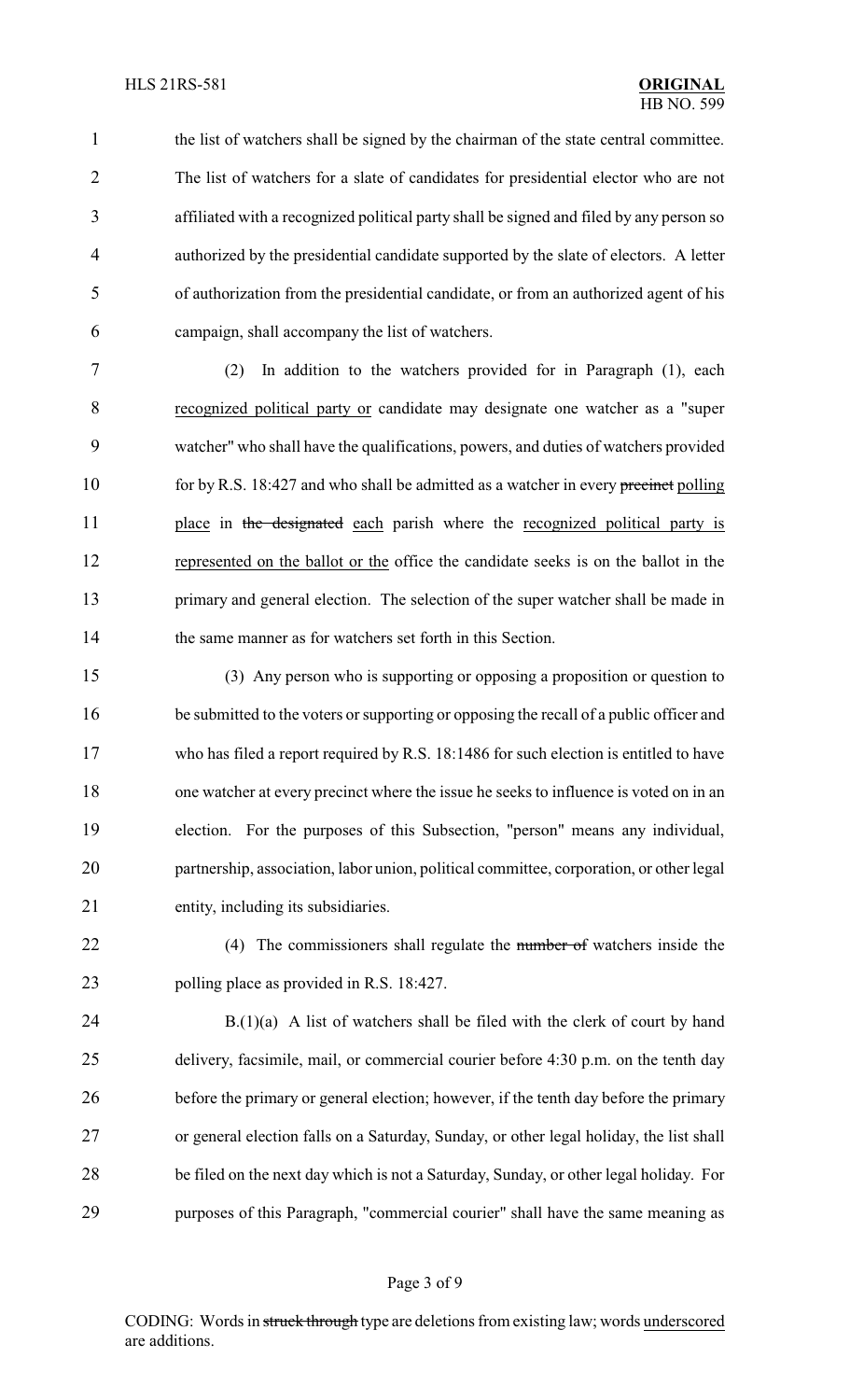provided in R.S. 13:3204(D). If the office that the candidate seeks is voted on in more than one parish or the recognized political party is represented on the ballot in more than one parish , a list of watchers shall be filed with the clerk of court in each 4 parish where the candidate or recognized political party will have watchers.

 (b) A list of watchers submitted by a candidate or recognized political party for the primary election may be used for the general election only if the candidate or recognized political party notifies the clerk of court in writing by 4:30 p.m. on the tenth day before the general election that he wants to use the same list of watchers.

 (2) Except for a candidate or recognized political party filing for a slate of candidates for presidential elector, any person filing a list of watchers must attach a certified statement that the report required by R.S. 18:1486 has been filed with the supervisory committee in compliance with the Campaign Finance Disclosure Act.

 (3) A list of watchers shall contain only one watcher and one alternate watcher for each precinct where the candidate, recognized political party, or person submitting the list is entitled to have a watcher. The list shall be typed or legibly written, and it shall contain the name and mailing address of each watcher and 17 alternate watcher, and a designation of the precinct where he is to serve.

 C. The parish board of election supervisors shall promptly issue a commission to each watcher named on a timely filed list of watchers. A person shall not be commissioned as a watcher if he has been appointed as a commissioner-in- charge or selected as a commissioner in the same election. A person selected as an alternate commissioner may be commissioned as a watcher. However, if the alternate commissioner must replace an absent or unqualified commissioner, he shall not serve as a watcher in the same election and his commission as a watcher shall be deemed void. Prior to the opening of the polls on election day, the parish board of election supervisors shall deliver to each precinct a list of the watchers and alternate 27 watchers who are entitled to serve at the election. The list shall specify the precinct 28 or precincts polling place or polling places for which each watcher is eligible to serve. A watcher must present his commission to the commissioner-in-charge,

### Page 4 of 9

CODING: Words in struck through type are deletions from existing law; words underscored are additions.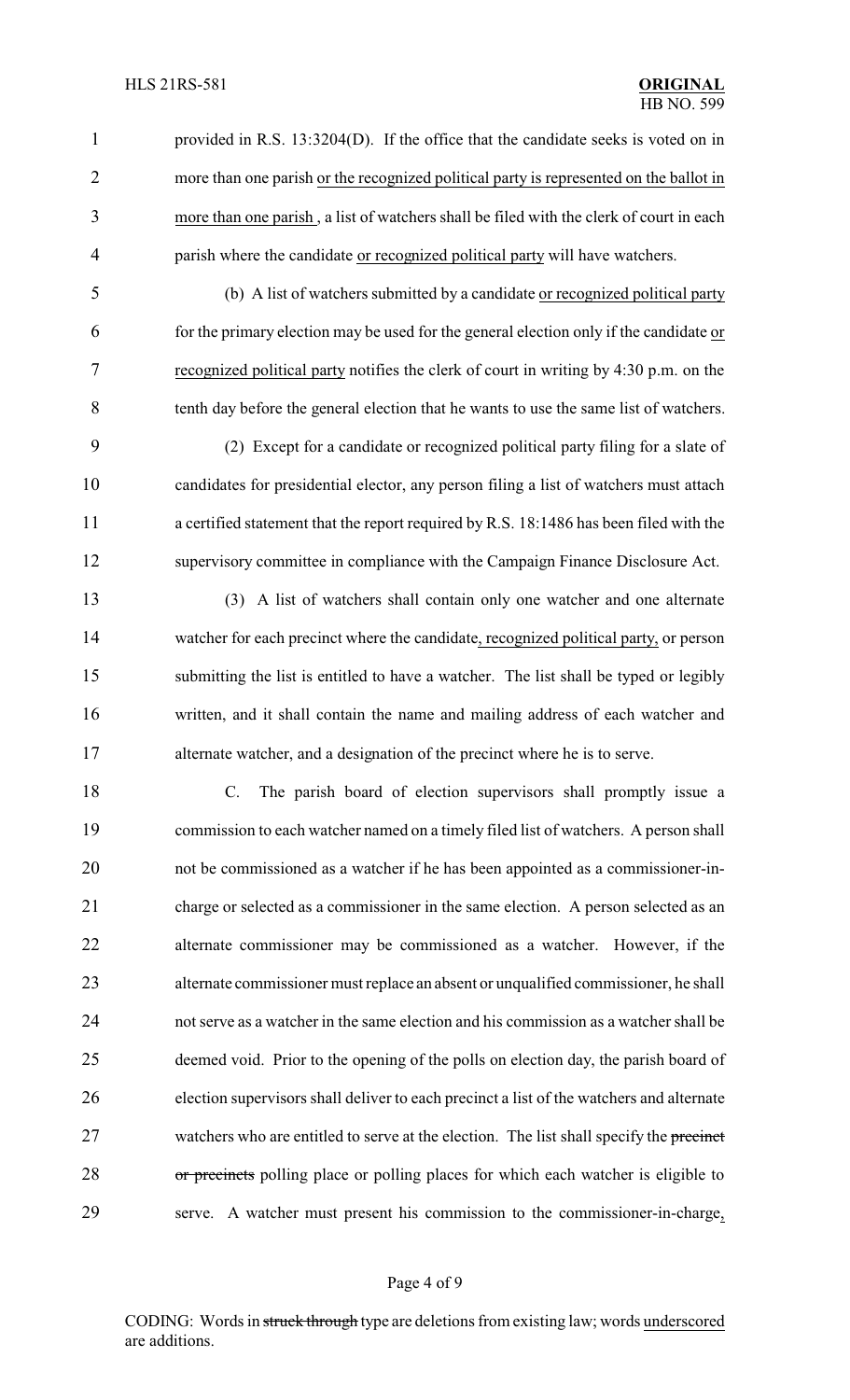| $\mathbf{1}$   | registrar, or deputy registrar of the precinct polling place for which he is eligible to |
|----------------|------------------------------------------------------------------------------------------|
| $\overline{2}$ | serve prior to serving at the polling place.                                             |
| 3              | A candidate, recognized political party, or person as defined in<br>D.                   |
| 4              | Subsection A of this Section, shall be entitled to have both a watcher and an alternate  |
| 5              | watcher serve at the same precinct on election day. However, the watcher and             |
| 6              | alternate watcher may not serve at the same time.                                        |
| 7              | *<br>*<br>*                                                                              |
| 8              | §577. Tabulation and counting of all ballots                                             |
| 9              | A. In the tabulation and counting of all ballots cast for an election, election          |
| 10             | officials shall not cease such tabulation and count until all ballots have been          |
| 11             | tabulated or counted and vote totals obtained.                                           |
| 12             | B. If for any reason an electrical or mechanical failure or Act of God causes            |
| 13             | a shut down of tabulation, the commissioner in charge, board of election supervisors,    |
| 14             | or registrar shall immediately secure the premises and report to the secretary of state  |
| 15             | and attorney general.                                                                    |
| 16             | Under no circumstances shall poll watchers be required to vacate the                     |
| 17             | premises until the election is tabulated and counted and vote totals obtained.           |
| 18             | ∗<br>∗<br>*                                                                              |
| 19             | §1308. Absentee voting by mail                                                           |
| 20             | B.(1) The ballot shall be marked as provided in R.S. 18:1310 and returned                |
| 21             | to the registrar by the United States Postal Service, a commercial courier, or hand      |
| 22             | delivery. If delivered by other than the voter, a commercial courier, or the United      |
| 23             | States Postal Service, the registrar shall require that the person making such delivery  |
| 24             | sign a statement, prepared by the secretary of state, certifying that he has the         |
| 25             | authorization and consent of the voter to hand deliver the marked ballot. For            |
| 26             | purposes of this Subsection, "commercial courier" shall have the same meaning as         |
| 27             | provided in R.S. 13:3204(D). No person except the immediate family of the voter,         |
| 28             | as defined in this Code, shall hand deliver more than one marked ballot to the           |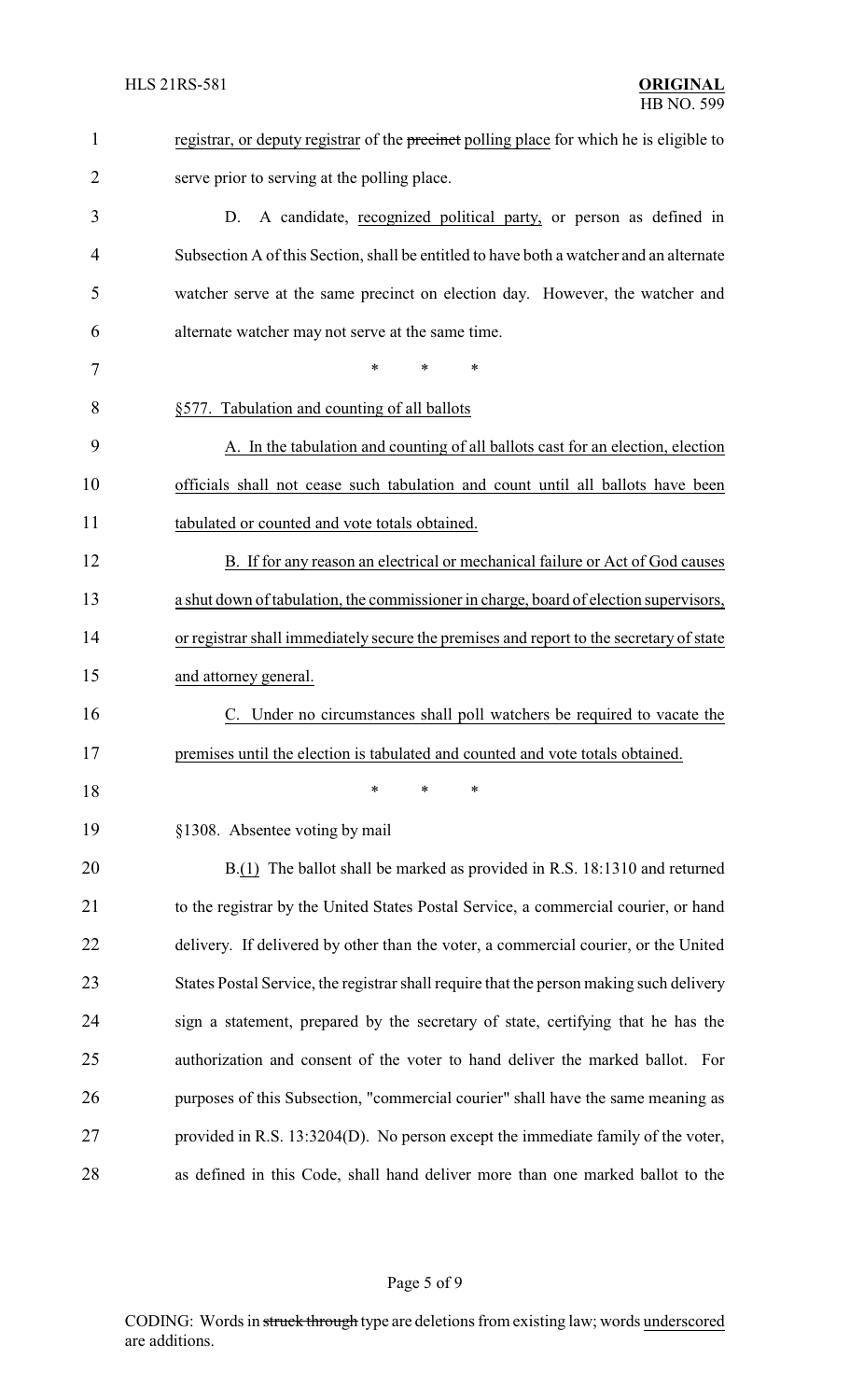| $\mathbf{1}$   | registrar. Upon its receipt, the registrar shall post the name and precinct of the voter |
|----------------|------------------------------------------------------------------------------------------|
| $\overline{2}$ | as required by R.S. $18:1311$ .                                                          |
| 3              | (2) Notwithstanding any other provision of law to the contrary, no ballot                |
| 4              | collection box shall be left unattended and outside the view of the registrar or his     |
| 5              | duly authorized employees or cameras.                                                    |
| 6              | $\ast$<br>∗<br>*                                                                         |
| 7              | §1351. Definitions                                                                       |
| 8              | As used in this Chapter, unless otherwise specified, the following terms shall           |
| 9              | have the meanings herein ascribed to each:                                               |
| 10             | $\ast$<br>*<br>*                                                                         |
| 11             | (13) "Voting machine" means the enclosure occupied by the voter when                     |
| 12             | voting, as formed by the voting system, the machine, its screen and privacy shield,      |
| 13             | which shall include electronic voting machines. but is not limited to voting             |
| 14             | machines, optical scanners, copiers, new technologies, or any device or apparatus        |
| 15             | required to secure the vote.                                                             |
| 16             | "Voting system" means the total combination of paper ballots,<br>(14)                    |
| 17             | equipment, including but not limited to voting machines, used to define ballots, cast    |
| 18             | and count votes, report or display election results, and maintain and produce any        |
| 19             | auditable data and the open source software, firmware, hardware, and documentation       |
| 20             | required to program, control, and support such equipment or voting mechanism             |
| 21             | being utilized. "Voting system" also includes but is not limited to the vendor's         |
| 22             | practices and documentation used to identify system components and versions of           |
| 23             | such components, test the system during its development and maintenance, maintain        |
| 24             | records of system errors and defects, determine specific system changes made after       |
| 25             | initial certification, and make available any materials to the voter.                    |
| 26             | $\ast$<br>∗<br>∗                                                                         |
| 27             | §1352. Use of voting machines throughout state; exception for failure of voting          |
| 28             | equipment, absentee by mail and early voting                                             |
| 29             | $\ast$<br>∗<br>∗                                                                         |

# Page 6 of 9

CODING: Words in struck through type are deletions from existing law; words underscored are additions.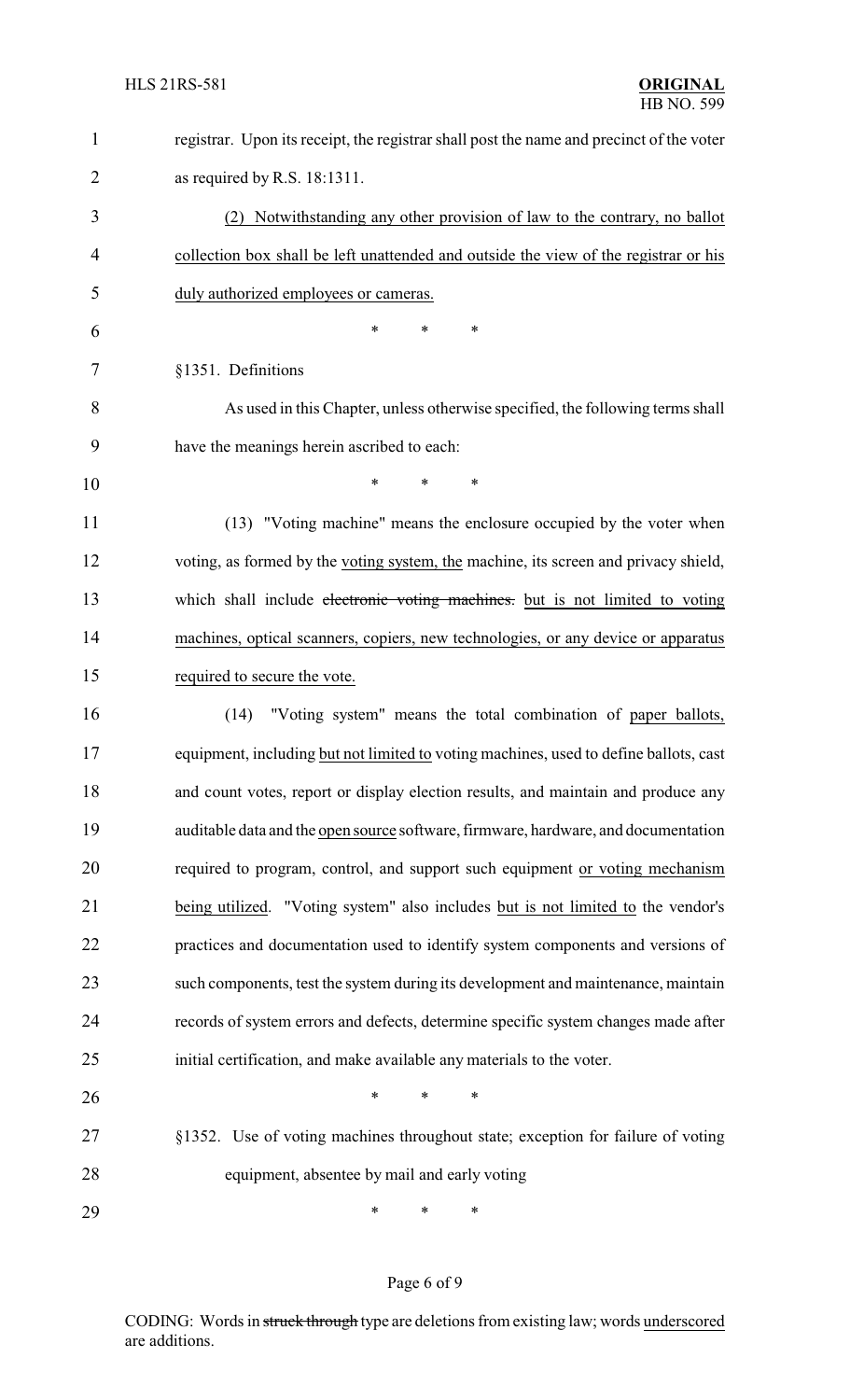| $\mathbf{1}$   | B. Notwithstanding the provisions of Subsection A of this Section, paper Paper          |
|----------------|-----------------------------------------------------------------------------------------|
| $\overline{2}$ | ballots may be used when voting machines systems fail.                                  |
| 3              | $\ast$<br>*<br>$\ast$                                                                   |
| 4              | §1366. Requirements for voting systems                                                  |
| 5              | Over a period of five years beginning not later than January 1, 2021, the               |
| 6              | secretary of state shall revoke the certification for voting systems used for elections |
| 7              | for federal, state or local offices unless the machines and devices comply with this    |
| 8              | Section. Any voting system purchased after the effective date of this Act shall         |
| 9              | comply with all of the following:                                                       |
| 10             | Have no exposed ports. The machine circuit board shall have no<br>(1)                   |
| 11             | component capable of connecting to any internet network, whether wired or wireless,     |
| 12             | cellular, or radio frequency.                                                           |
| 13             | (2) All machine software or firmware updates shall on be done with a wired,             |
| 14             | non-network connection or may be loaded onto the voting machines.                       |
| 15             | The secretary of state or his designee and the parish board of election<br>(3)          |
| 16             | supervisors shall have the ability to verify that the software and firmware installed   |
| 17             | on each machine was not hacked, modified, altered, or changed after it was installed    |
| 18             | on the voting machine system. The software or firmware shall require a computer         |
| 19             | key to enter the voting machine so that the names of the candiates and propostions      |
| 20             | may be loaded. The voting machine system shall contain a separate parity chip that      |
| 21             | will immediately detect if the voting machine had its election software or firmware     |
| 22             | which was sent to the precinct no longer matches the software or firmware that was      |
| 23             | installed for that particular election, and the voting machine will send a signal that  |
| 24             | indicates by a red light that the voting machine has been hacked or tampered with or    |
| 25             | by a green light that the voting machine is still using its software of firmware that   |
| 26             | was sent to the precinct and is still intact and has not been hacked or tampered with.  |
| 27             | The machines shall be incapable of tabulating fractional ballots.<br>(4)                |

Page 7 of 9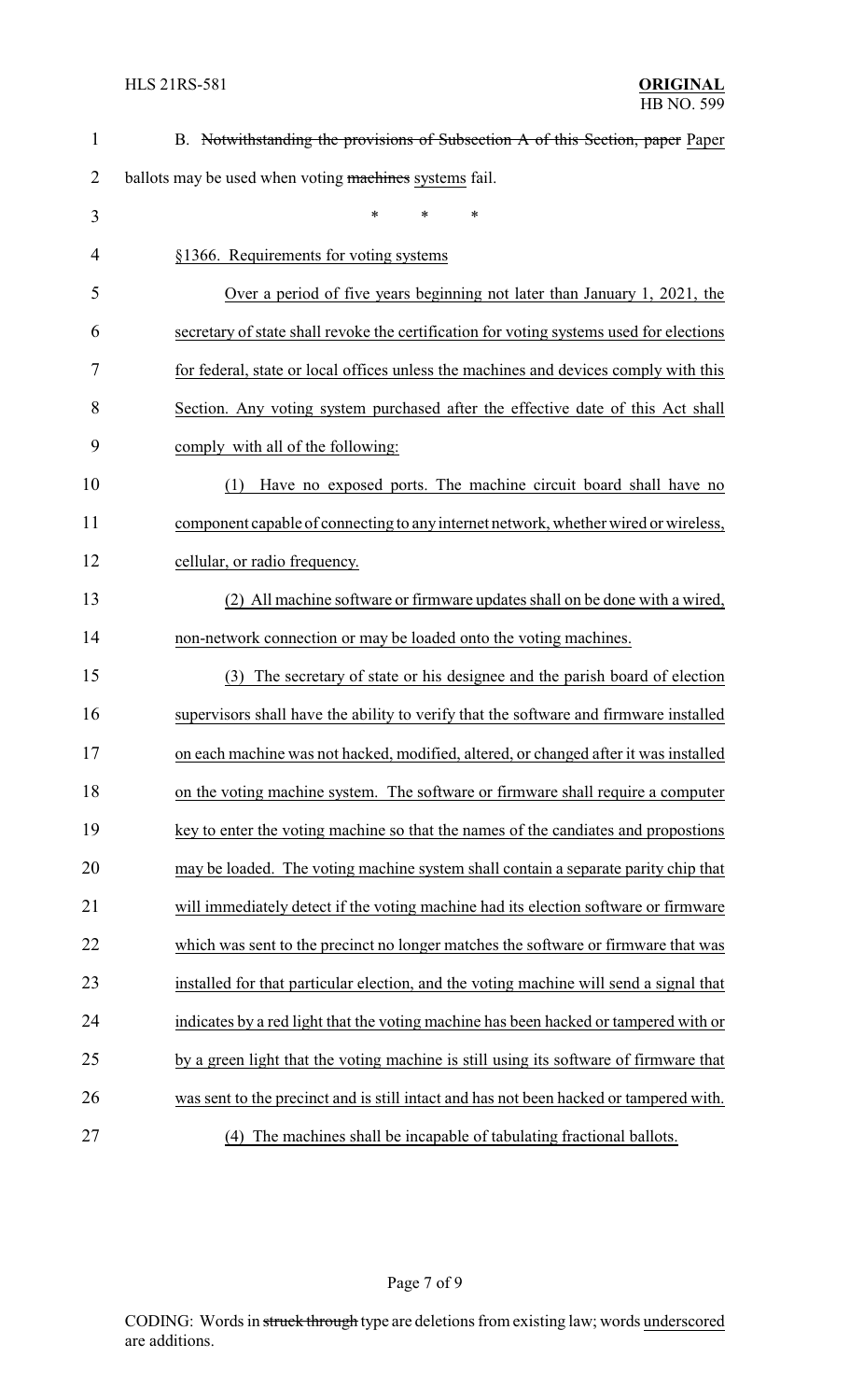| $\mathbf{1}$   | (5) Provide a printed record of the voter's choices. The voting systems will                  |
|----------------|-----------------------------------------------------------------------------------------------|
| $\overline{2}$ | have paper ballots, with the names of candidates or propositions which are in English         |
| 3              | and legible so that they may be counted by hand should an election contest occur.             |
| 4              | (6) Maintain an internal record of:                                                           |
| 5              | (a) Every insert and removal of a mass storage device.                                        |
| 6              | (b) Every update to software, including the date and time and any connection                  |
| 7              | to the internet.                                                                              |
| 8              | (c) Every key stroke or screen touch made.                                                    |
| 9              | Maintain an internal record of the ballots inserted or scanned and the                        |
| 10             | number tabulated, including any ballots that are rescanned.                                   |
| 11             | Have servers located within the state. No server shall be located in<br>(8)                   |
| 12             | another state or country.                                                                     |
| 13             | Section 2. This Act shall become effective upon signature by the governor or, if not          |
| 14             | signed by the governor, upon expiration of the time for bills to become law without signature |
| 15             | by the governor, as provided by Article III, Section 18 of the Constitution of Louisiana. If  |
| 16             | vetoed by the governor and subsequently approved by the legislature, this Act shall become    |
| 17             | effective on the day following such approval.                                                 |

# DIGEST

The digest printed below was prepared by House Legislative Services. It constitutes no part of the legislative instrument. The keyword, one-liner, abstract, and digest do not constitute part of the law or proof or indicia of legislative intent. [R.S. 1:13(B) and 24:177(E)]

HB 599 Original 2021 Regular Session Hodges

**Abstract:** Provides relative to elections.

Present law provides that the parish board of election supervisors selected commissioner from the reports received from the clerk.

Proposed law allows the chairman of each recognized political party to select commissioners to serve in the parish elections for each precinct. Further allows the chairman of a recognized party to designate which precinct each party's commissioner nominee will serve. Also requires the parish board of supervisors to select all commissioners provided to them by the chairman of each recognized party.

Present law provides that a candidate may designate watchers to serve at every precinct on election day where the office he seeks is voted on in an election. Further provides for the procedure of designating such watchers.

### Page 8 of 9